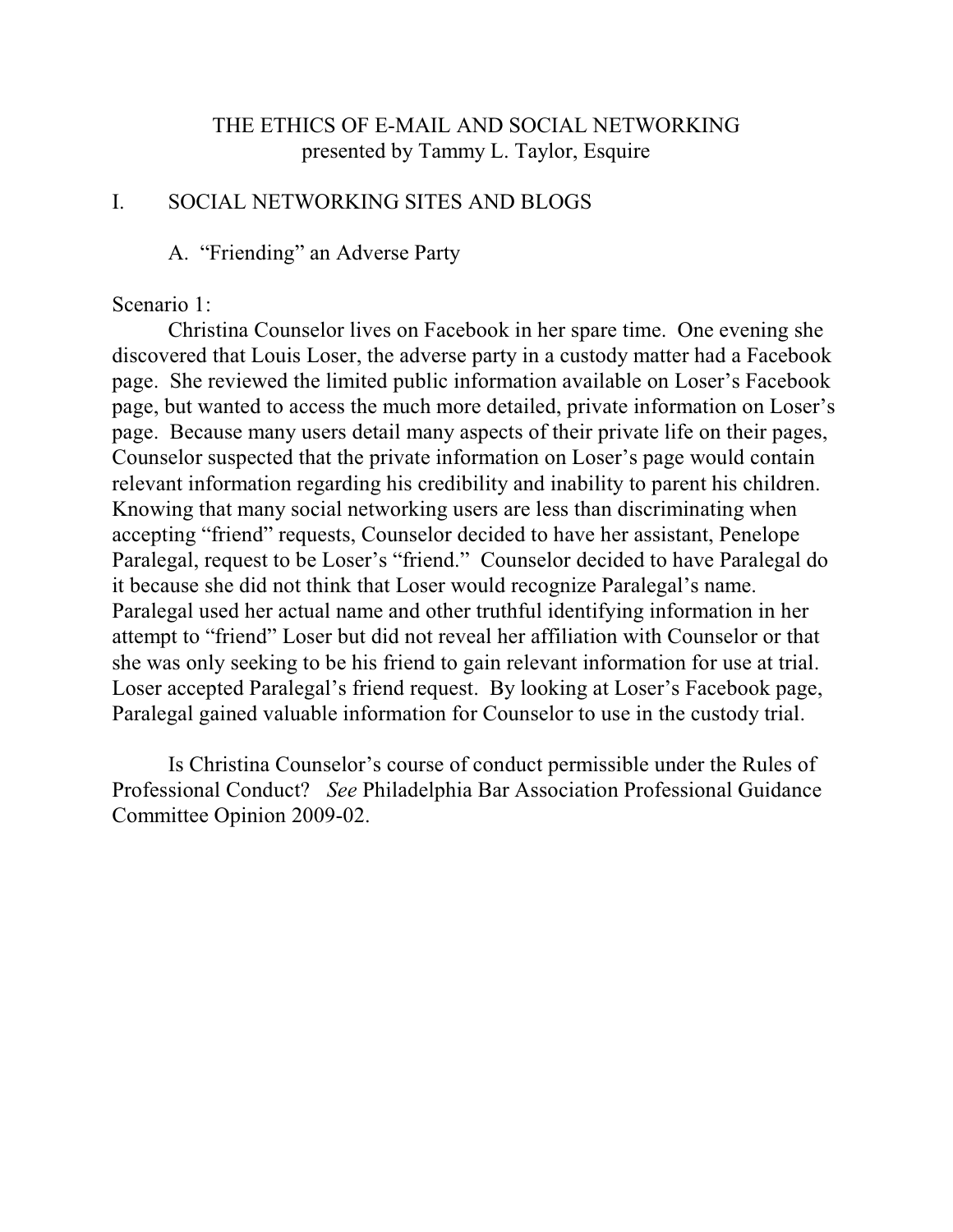# B. "Friending" a Judge

Scenario 2:

District Attorney Upper Hand knew that Judge Jolly was overly lenient on white collar defendants, especially females. DA Upper Hand was seeking a lengthy jail sentence for a young, single mother of 2 children who embezzled thousands of dollars from her employer, a prominent local company which contributed heavily to the DA's recent campaign. The case was assigned to Judge Jolly. The defendant retained Christina Counselor to represent her. DA Upper Hand knew that Christina Counselor had a page on Facebook and learned that Judge Jolly was listed as one of her "friends." On that basis, AUSA Upper Hand filed a motion to recuse Judge Jolly. Should Judge Jolly be "friending" attorneys on Facebook?

C. Posting on a Social Networking Site or Blog

Scenario 3:

Judge Jolly denied the motion for recusal and to avoid appearing lenient with Counselor's client or appearing to favor Counselor in any way, Judge Jolly sentenced much tougher than he normally would have. He sentenced the first time offender to a state prison sentence which forced her children into foster care. That evening Christina Counselor was extremely upset. She immediately "de-friended" Judge Jolly on her Facebook page and proceeded to post some disparaging remarks about him, referring to him as the jolly jerk who has no compassion and no clue how to be a judge. Prior to her tirade, Christina Counselor had not "defriended" the judge's secretary who promptly reported the whole thing to the judge the next morning. Does Christina Counselor have an ethical problem for her statement?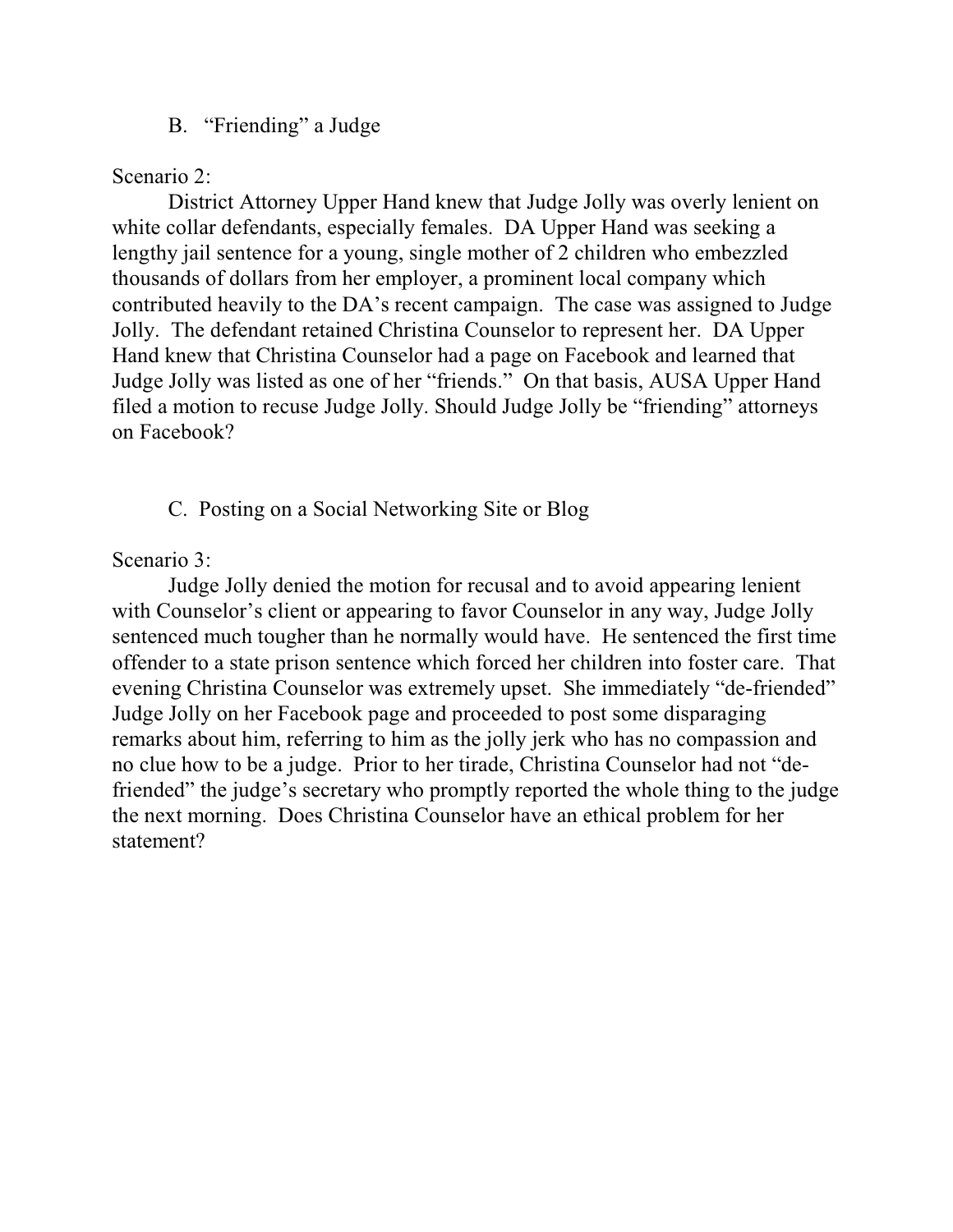# II. COMMUNICATION THROUGH E-MAIL

### A. Inadvertent Disclosure

Scenario 4:

(A) Larry Lawyer and Barry Barrister are criminal defense attorneys, each representing a defendant in a multi-defendant drug conspiracy. Larry Lawyer represents the lead defendant, Kenny Kingpin. Barry Barrister represents Kenny Kingpin's son, Junior Kingpin. Larry Lawyer received an e-mail from the Assistant District Attorney prosecuting the conspiracy. The subject line of the email was Kingpin et.al. Larry opened the e-mail and began reading. After a few lines, Larry realized that the e-mail was clearly intended for Barry Barrister and was sent to Larry by mistake. The e-mail confirmed the information Junior Kingpin provided about his father's drug deals and set forth information relating to plea negotiations.

Larry Lawyer is obligated under the Rules of Professional Conduct:

- 1. To notify the Assistant DA of his mistake.
- 2. To delete the e-mail and saying nothing to the Assistant DA
- 3. To forward the e-mail to its intended recipient, Barry Barrister.
- 4. To discuss the matter with Kenny Kingpin and then decide what to do.

(B) Larry Lawyer read the document and discovered that Junior Kingpin is cooperating. Is Larry Lawyer prohibited from discussing the contents of the email with his client?

(C) Barry Barrister sent an e-mail to his client, Junior Kingpin, to explain his plea options. Junior responded in an e-mail and included some confidential information about his involvement in his father's drug conspiracy. The content of the e-mail caused Barry Barrister to wonder if Kenny Kingpin was still insisting on a trial. Barry Barrister decided to send an e-mail to Larry Lawyer to ask if his client intended to proceed to trial. Instead of clicking the button to send a new email to Larry Lawyer, Barry Barrister accidentally clicked the forward button and sent an e-mail to Larry Lawyer with Junior Kingpin's confidential e-mail at the bottom. Is Junior Kingpin's attorney-client privilege waived?

*See* The Pennsylvania Bar Association Committee on Legal Ethics and Professional Responsibility Formal Opinion 2007-200; *Carbis Walker, LLP v. Hill, Barth and King, LLC*, 930 A.2d 573 (Pa. Super. 2007).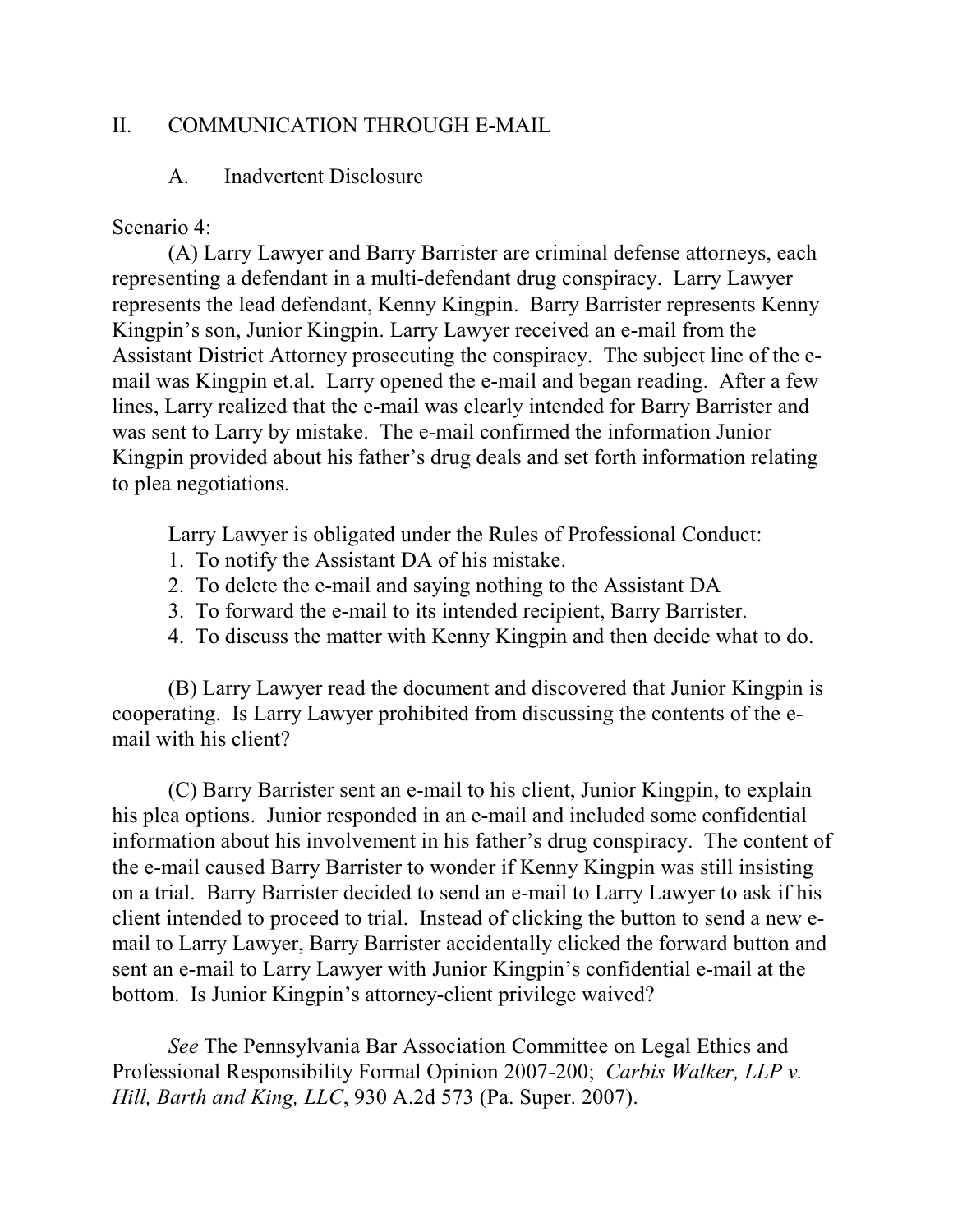# B. METADATA

Scenario 5:

Paul Partner was representing a plaintiff in a personal injury action. Defense counsel filed a motion for summary judgment which Paul Partner thought may be granted. Paul Partner asked Andrew Associate to draft a brief in opposition to the motion for summary judgment. Andrew Associate drafted the brief using the word processing program on the firm's computer system. Throughout the brief, Andrew Associate inserted notes to Paul Partner with his opinions regarding the doctor's reports and other unfavorable evidence. Partner reviewed a hard copy of the brief, penciled in a few minor changes and crossed out the notes inserted by Associate. At Partner's direction, his secretary made the corrections to the brief which included deleting Associate's notes, published the document to pdf and filed it using the court's electronic filing system. In addition, Partner's secretary served a copy of the brief on Defense Counsel Snoopy by email. When Defense Counsel Snoopy obtained the filed document, he used a program to search for any metadata remaining in the document. Fortunately for Partner's client, Snoopy did not find any metadata remaining.

Does Paul Partner have an ethical obligation with respect to metadata?

Was Snoopy acting unethically in searching for Paul Partner's work product in the metadata?

*See* The Pennsylvania Bar Association Committee on Legal Ethics and Professional Responsibility Formal Opinion 2009-100: "Ethical Obligations on the Transmission and Receipt of Metadata."